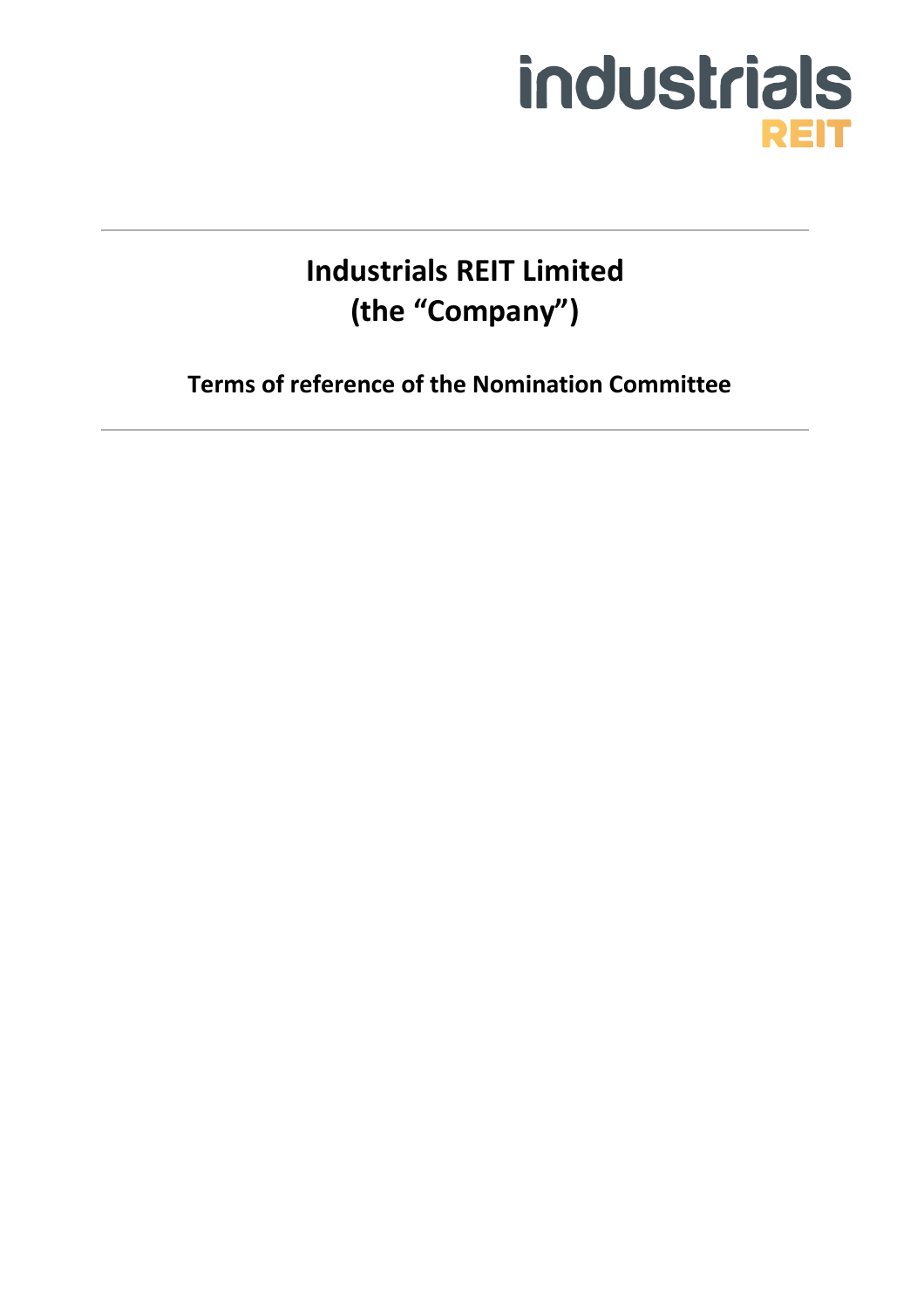# 1 **CONSTITUTION**

The Nominations Committee (the "**Committee**") is a committee of the board of directors of the Company (the "**Boar**d").

## 2 **MEMBERSHIP**

- 2.1 Membership of the Committee shall consist of at least three directors. A majority of the members of the Committee shall be independent non-executive directors. The chairperson of the Board should be a member of the Committee.
- 2.2 Only members of the Committee have the right to attend Committee meetings. However, other individuals such as the chief executive and external advisers may be invited to attend for all or part of any meeting, as and when appropriate and necessary.
- 2.3 Appointments to the Committee are made by the Board and shall be for a period of up to three years, which may be extended for further periods of up to three-years, provided the director still meets the criteria for membership of the Committee.
- 2.4 The chairperson of the Board should chair the Committee. Alternatively, the Board may appoint the Committee chairperson who should be an independent non-executive director. In the absence of the Committee chairperson and/or an appointed deputy, the remaining members present shall elect one of themselves to chair the meeting from those who would qualify under these terms of reference to be appointed to that position by the Board. The chairperson of the Board shall not chair the Committee when it is dealing with the matter of succession to the chairmanship.

# 3 **SECRETARY**

The company secretary or his or her nominee shall act as the secretary of the Committee.

#### 4 **QUORUM**

The quorum necessary for the transaction of business shall be two members both of whom must be independent non-executive directors.

#### 5 **FREQUENCY OF MEETINGS**

The Committee shall meet at least twice a year and otherwise as required.

# 6 **NOTICE OF MEETINGS**

- 6.1 Meetings of the Committee shall be called by the secretary of the Committee at the request of the chairperson of the Committee.
- 6.2 Unless otherwise agreed, notice of each meeting confirming the venue, time and date, together with an agenda of items to be discussed, shall be forwarded to each member of the Committee and any other person required to attend, no later than four working days before the date of the meeting. Supporting papers shall be sent to the Committee members and to other attendees as appropriate, at the same time.

#### 7 **MINUTES OF MEETINGS**

7.1 The secretary shall minute the proceedings and resolutions of all Committee meetings, including the names of those present and in attendance.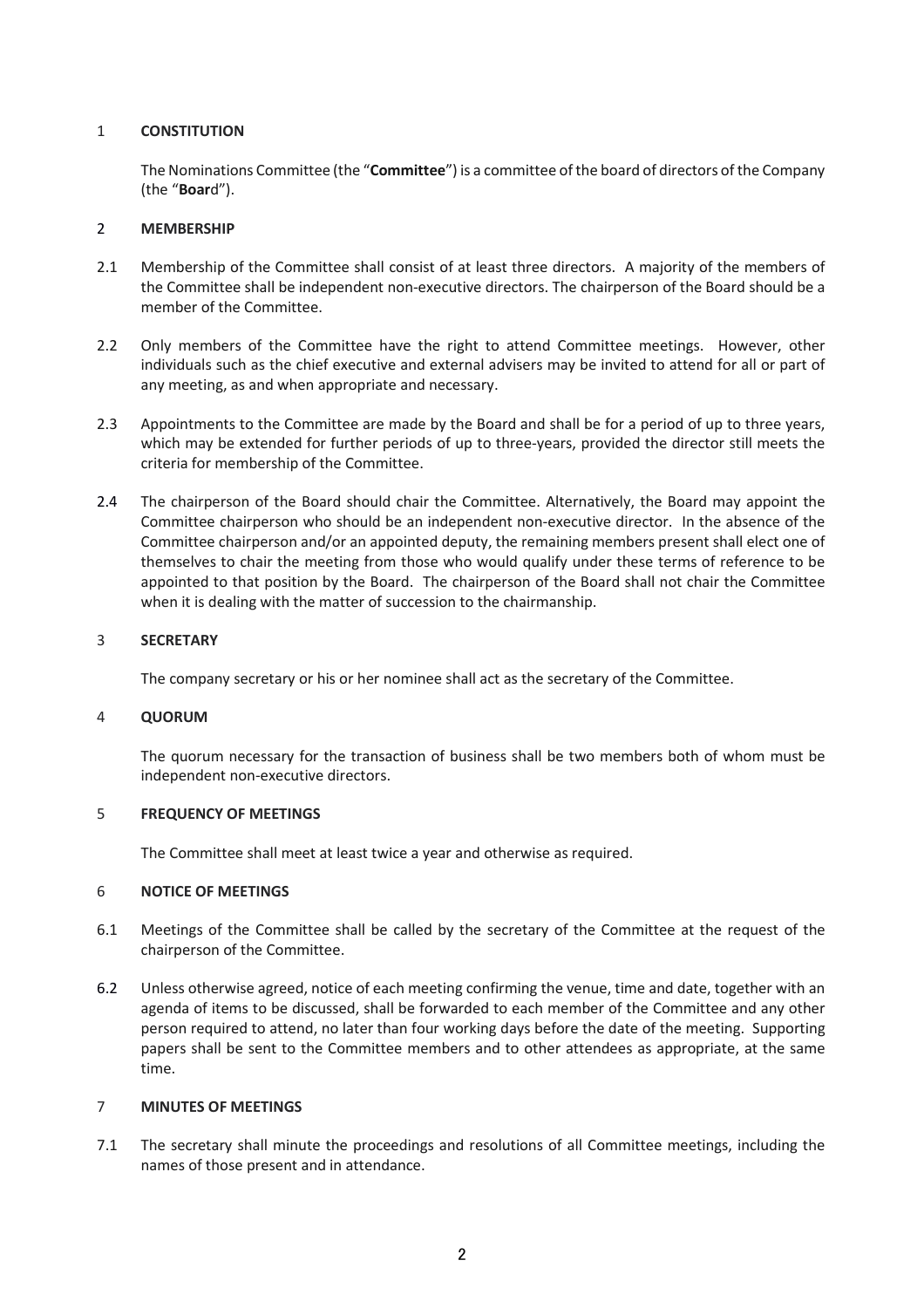7.2 Draft minutes of Committee meetings shall be circulated promptly to all members of the Committee. Once approved, minutes should be circulated to all other members of the Board unless in the opinion of the Committee chairperson it would be inappropriate to do so.

## 8 **ANNUAL GENERAL MEETING**

The Committee chairperson should attend the company's annual general meeting to answer any shareholder questions on the Committee's activities.

## 9 **DUTIES**

- 9.1 The Committee should carry out the duties below.
- 9.2 The Committee shall:
	- o regularly review the structure, size and composition (including the skills, knowledge, experience and diversity) of the Board and make recommendations to the Board with regard to any changes;
	- o give full consideration to succession planning for directors and other senior executives in the course of its work, taking into account the challenges and opportunities facing the company, and the skills and expertise needed on the Board in the future;
	- o keep under review the leadership needs of the organisation, both executive and non-executive, with a view to ensuring the continued ability of the organisation to compete effectively in the marketplace;
	- o keep up to date and fully informed about strategic issues and commercial changes affecting the company and the market in which it operates;
	- o be responsible for identifying and nominating for the approval of the Board, candidates to fill Board vacancies as and when they arise;
	- o consider whether directors and other senior executives required professional development and/or training on legal and governance developments and ensure that arrangements are made for any required training.
	- o review the policy on the promotion of gender diversity at Board level (the "Gender Diversity Policy") on a regular basis;
	- o before any appointment is made by the Board, evaluate the balance of skills, knowledge, experience and diversity on the Board, and, in the light of this evaluation, prepare a description of the role and capabilities required for a particular appointment. Unless otherwise agreed, in identifying suitable candidates the Committee shall:
		- (i) use open advertising or the services of external advisers to facilitate the search;
		- (ii) consider candidates from a wide range of backgrounds; and
		- (iii) consider candidates on merit and against objective criteria and with due regard for the benefits of diversity on the Board, including the Gender Diversity Policy, taking care that appointees have enough time available to devote to the position;
	- o for the appointment of a chairperson, the Committee should prepare a job specification, including the time commitment expected. A proposed chairperson's other significant commitments should be disclosed to the Board before appointment and any changes to the chairperson's commitments should be reported to the Board as they arise.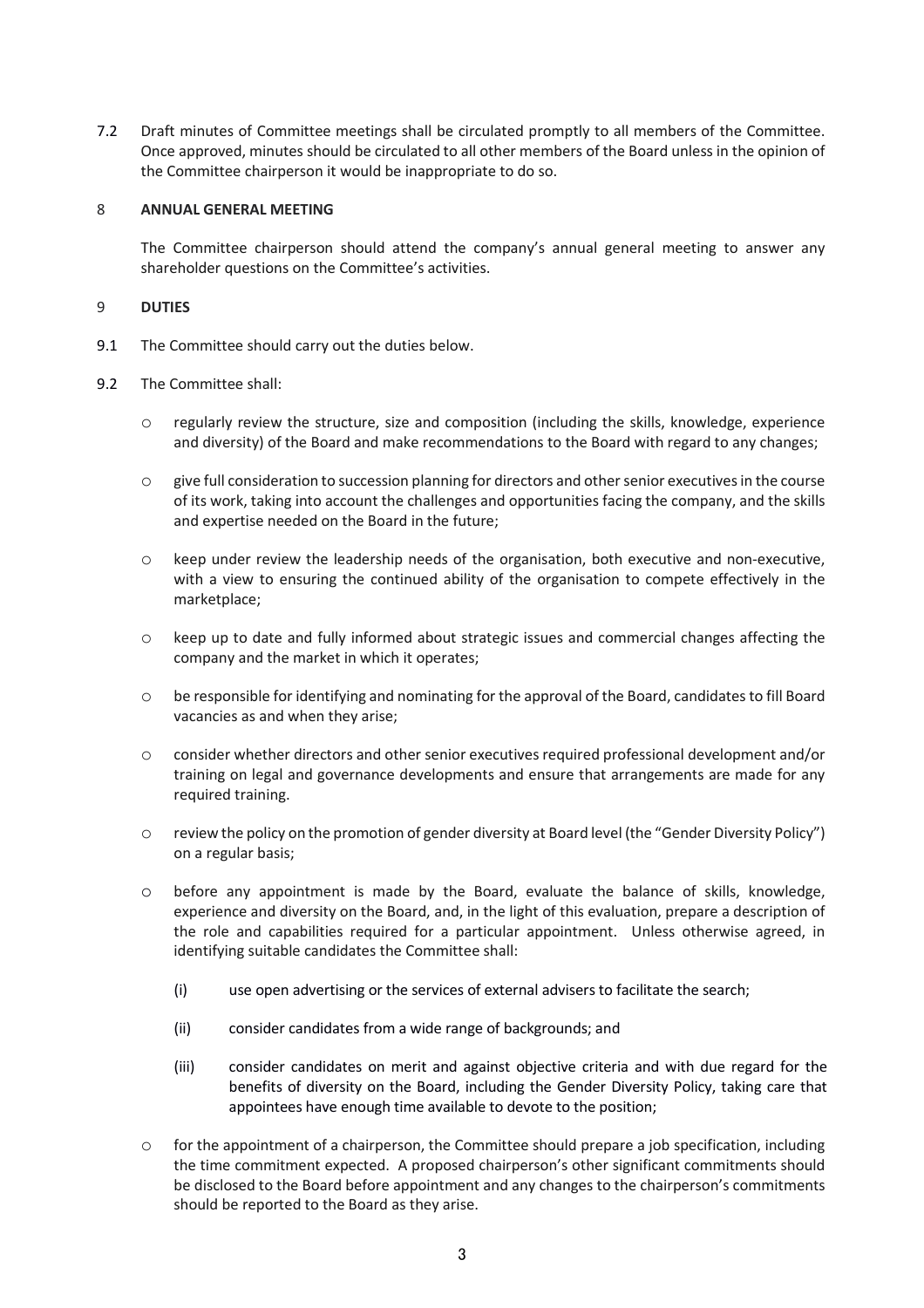- $\circ$  prior to the appointment of a director, the proposed appointee should be required to disclose any other business interests that may result in a conflict of interest and be required to report any future business interests that could result in a conflict of interest;
- o ensure that on appointment to the Board, non-executive directors receive a formal letter of appointment setting out clearly what is expected of them in terms of time commitment, committee service and involvement outside Board meetings;
- o ensure that Board evaluations of the Board as a whole, individual Board members and Board committees are undertaken annually based on a process approved by the Board by providing an oversight and advisory role in the context of the Board's determination of the manner in which evaluations are to be performed;
- o consider the outcome of the performance evaluations undertaken and report back to the Board on the evaluation results and remedial action to be taken, if required;
- o review annually the time required from non-executive directors. Performance evaluation should be used to assess whether the non-executive directors are spending enough time to fulfil their duties; and
- o work and liaise as necessary with all other Board committees.
- 9.3 The Committee shall also make recommendations to the Board concerning:
	- o formulating plans for succession for both executive and non-executive directors and in particular for the key roles of chairperson and chief executive;
	- o suitable candidates for the role of senior independent director;
	- o membership of the Audit Committee and Remuneration Committee, and any other Board committees as appropriate, in consultation with the chairperson of those committees;
	- o the re-appointment of any non-executive director at the conclusion of their specified term of office having given due regard to their performance and ability to continue to contribute to the Board in the light of knowledge, skills and experience required;
	- o the re-election by shareholders of directors under the retirement by rotation provisions in the company's articles of association, having due regard to their performance and ability to continue to contribute to the Board in light of the knowledge, skills and experience required and the need for progressive refreshing of the Board (particularly in relation to directors being re-elected for a term beyond six years);
	- o any matters relating to the continuation in office of any director at any time including the suspension or termination of service of an executive director as an employee of the company subject to the provisions of the law and their service contract; and
	- o the appointment of any director to executive or other office.